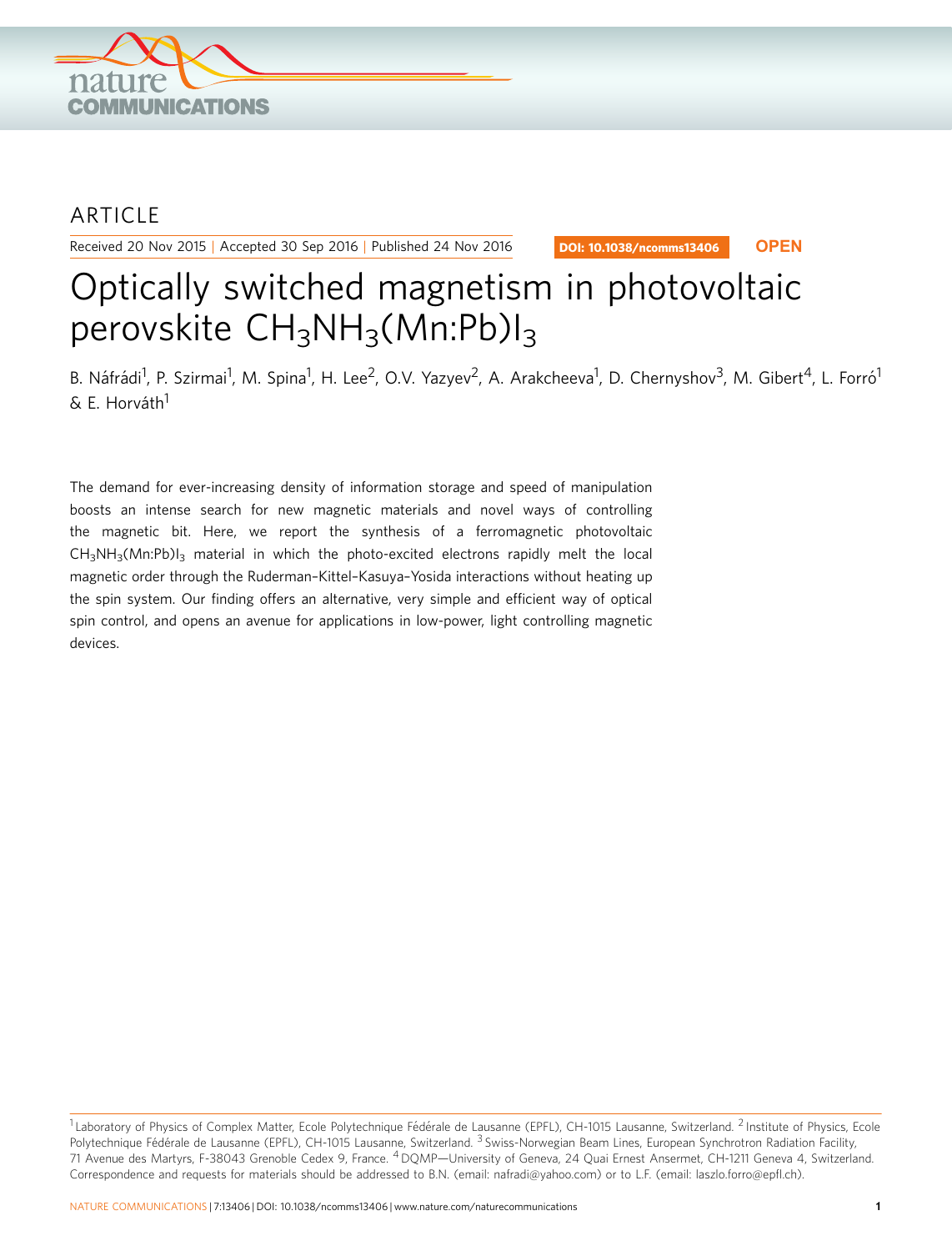<span id="page-1-0"></span>The mechanism of magnetic interactions and eventually the<br>
magnetic order in insulating and conducting materials are<br>
fundamentally different. Diluted localized magnetic (M)<br>
ions in insulating materials commonly interact magnetic order in insulating and conducting materials are ions in insulating materials commonly interact over extended distances by the super-exchange (SE) interaction via atomic orbital bridges through nonmagnetic atoms, for example, oxygen, O. Common schemes for interactions in perovskite structures are the M–O–M or M–O–O–M-like bridges. The strength and sign (antiferromagnetic/ferromagnetic (AFM/FM)) of these interactions are determined by the geometry of the bonds. Thus, the in situ fine-tuning of the interactions is usually difficult because it would call for structural alterations. A limited continuous change is possible by application of pressure<sup>1</sup>. Discrete changes in the lattice are achieved by chemical modifications like replacing the bridging element with halides creating M–Cl–M, M–Br–M or M–I–M bonds[2](#page-6-0).

In conducting hosts the long-range double-exchange or the Ruderman–Kittel–Kasuya–Yosida (RKKY) interactions also come into play between the magnetic M ions. For the RKKY interaction, the key control parameters are the density of the localized moments and the density of itinerant electrons. The RKKY coupling strength oscillates between AFM or FM as a function of the M–M distance and of the size of the Fermi surface. These parameters, however, similarly to the case of the SE, are intrinsic to the system and in situ modifications are not feasible.

New magnetic materials and efficient, faster ways of controlling the magnetic bit are continuously searched for in order to sustain the needs for ever-increasing density and speed of information storage and manipulation<sup>3–7</sup>. Technologically relevant materials emerge when magnetic interactions of localized and itinerant spins are simultaneously present and compete in determining the ground state. This competition is usually controlled by the carrier concentration and a small external perturbation may result in an extremely large change, for instance, in resistivity. A well-known example is  $(La:Sr)MnO<sub>3</sub>$  perovskite where at fine-tuned<br>chemical substitutions ferromagnetic double-exchange double-exchange interactions mediated by chemically doped electrons compete with the antiferromagnetic SE interaction of the parent insulating compound. Consequently, a metal-insulator transition and a ferromagnetic order develops<sup>[8](#page-6-0)</sup>. Mechanical and electronic control of the carrier concentration and of the magnetic transition was also shown<sup>1,9,10</sup>.

Here we demonstrate an alternative way of controlling the competition of magnetic interactions between itinerant and localized electrons by using visible light illumination. By virtue of photodoping we modulate the carrier concentration and thus the magnetic order in the magnetic photovoltaic perovskite  $CH<sub>3</sub>NH<sub>3</sub>(Mn:Pb)I<sub>3</sub>$ . This method presents considerable advantages over chemical doping since it is continuously tuneable by light intensity, spatially addressable by moving the illuminating spot and, last but not least, provides a fast switching time (in the ns range required for relaxation of photo-excitations<sup>[11,12](#page-6-0)</sup>). The observed optical melting of magnetism could be of practical importance, for example, in a magnetic thin film of a hard drive, where a small magnetic guide field will trigger a switching of the ferromagnetic moment into the opposite state via the lightinduced magnetization melting. This kind of ferromagnetic moment reversal is rapid and represents several indisputable advantages over other optical means of manipulation of the magnetic state reported earlier<sup>3,13-19</sup>. The central ingredient is a high-efficiency photovoltaic material which orders magnetically. Taking advantage of the outstanding light-harvesting characteristics<sup>[20](#page-6-0)</sup> and chemical flexibility<sup>[21](#page-6-0)</sup> of the organometallic perovskite CH<sub>3</sub>NH<sub>3</sub>PbI<sub>3</sub> (hereafter MAPbI<sub>3</sub>), which has recently triggered a breakthrough in the field of photovoltaics, we have developed a magnetic photovoltaic perovskite  $CH<sub>3</sub>NH<sub>3</sub>(Mn:Pb)I<sub>3</sub>$ 

(hereafter MAMn:PbI<sub>3</sub>), (Fig. 1) by substituting 10% of Pb<sup>2+</sup> ions with  $Mn^{2+}$  ions. This material provides a unique combination of ferromagnetism  $(T_C = 25 \text{ K})$  and high efficiency of photoelectron generation. It turns out that in our material these two properties are intimately coupled, thus optical control of magnetism is achieved. Furthermore, we expect this mechanism to be universally present in other magnetic photovoltaics, as well.

## Results

**Magnetic properties in dark.** The substitution of  $Mn^2$  ions into the MAPbI<sub>3</sub> perovskite network is revealed by synchrotron powder X-ray diffraction and energy-dispersive X-ray measurements (Supplementary Fig. 1, Supplementary Table 1, and Supplementary Fig. 2).  $\dot{M}n^{2}$  ions in the host lattice are isoelectronic with  $Pb^{2+}$ . Hence, they do not dope the system as also confirmed by our first-principles electronic structure calculations discussed below. The substituted sample is semiconducting in dark with few M $\Omega$ cm resistivity similarly to the parent compound. Moreover, the high level of Mn substitution does not diminish the photocurrent  $(I_{\text{ph}})$  generation. A strong  $I_{\text{ph}}$ response is observed below 830 nm wavelength (Supplementary Fig. 3). It is worth mentioning that the optical gap decreased relative to the pristine material, which facilitates photovoltaic applications. The photocurrent and thus the carrier density can be fine-tuned by the incident light intensity in broad frequency and intensity ranges. The Mn substitution, however, dramatically modifies the magnetic properties of the system as seen by electron spin resonance (ESR) measurements performed in an exceptionally broad 9–315 GHz frequency range [\(Figs 2 and 3,](#page-2-0) Supplementary Figs  $4-6)^{22,23}$  $4-6)^{22,23}$  $4-6)^{22,23}$ . The pristine material is nonmagnetic, only ppm level of paramagnetic impurities could be detected. As expected, Mn substitution gives an easily observable signal. At low concentration, ESR shows well-resolved



Figure 1 | Sample and measurement configuration. (a) Photo of a typical  $CH<sub>3</sub>NH<sub>3</sub>(Mn:Pb)I<sub>3</sub>$  crystal, 10-15 were assembled for the ESR measurement. (b) Sketch of the crystal structure of  $CH_3NH_3(Mn:Pb)I_3$ . (c) The experimental configuration for the high-field ESR measurements showing the assembly of small crystals (sample). The absorption of the microwave field provided by the microwave source (MW source, up to 315 GHz) is monitored (MW detector) in resonant conditions in dark and under illumination in reflection geometry (MW mirror). The light source is a red ( $\lambda$  = 655 nm,  $4 \mu$ W cm<sup>-2</sup>) LED activated by an external switch (switch).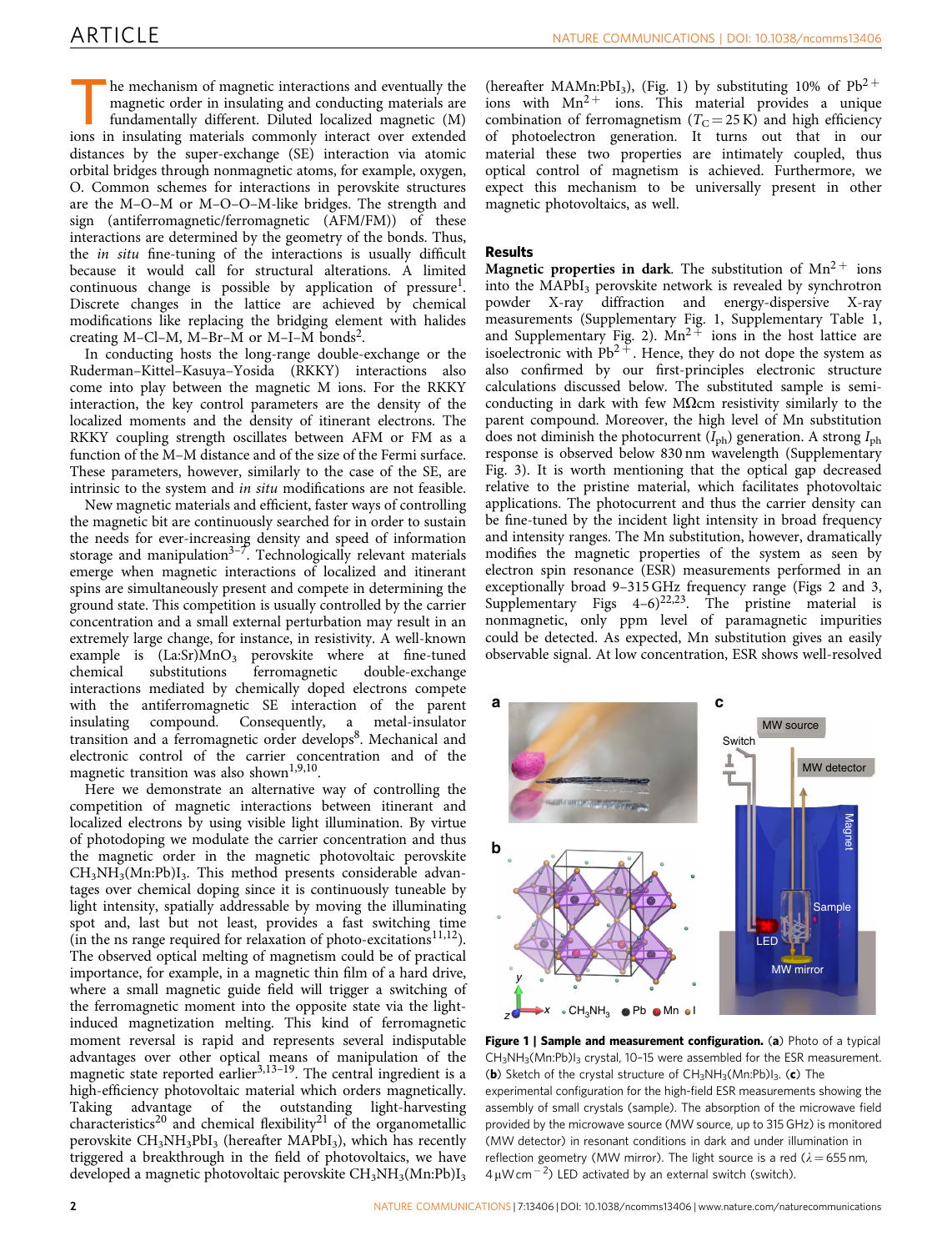<span id="page-2-0"></span>

Figure 2 | Magnetic properties of CH<sub>3</sub>NH<sub>3</sub>(Mn:Pb)I<sub>3</sub> in dark. (a) ESR linewidth (red dots) and resonant field (blue dots, offset by a reference value  $B_0$ ) as a function of temperature recorded at 9.4 GHz. Their temperature-independent behaviour is characteristic for the paramagnetic phase (PM). The upturn below 25 K corresponds to the on-set of the FM phase. Inset: SQUID magnetometry of MAMn:PbI<sub>3</sub>. The temperature dependence of the spontaneous magnetization measured in 1.2 µT magnetic field shows a clear increase below  $T_{\rm C}$ . The red line represents the  $M_{\rm O}(1-(7/T_{\rm C})^{3/2})$  temperature dependence given by Bloch's Law. (b) First-principles calculations of the atomic configurations and magnetic order show total density of states (DOS) and projected density of states (PDOS) calculated for the in-plane model of  $CH_3NH_3(Mn:Pb)I_3$  in its neutral FM configuration. (c) Calculated Pb-I and Mn-I distances for a single Mn dopant. (d) Calculated bond angles and bond distances for the I mediated super-exchange paths in the FM ground state of the in-plane model of  $CH<sub>3</sub>NH<sub>3</sub>(Mn:Pb)I<sub>3</sub>$ .

hyperfine lines indicating the uniform dispersion of  $Mn^{2+}$  ions<sup>[24](#page-6-0)</sup> (Supplementary Fig. 5). The MAMn:PbI<sub>3</sub> sample shows a strong ESR signal (Fig. 2 and Supplementary Fig. 5) and most importantly, a ferromagnetic order developing below  $T_{\rm C} = 25$  K on cooling in dark. The ferromagnetic order causes a rapid shift of the resonant field,  $B_0$ , and the broadening of the linewidth,  $\Delta B$ , below  $T_{\rm C}$  (Fig. 2a and Supplementary Fig. 6) which are sensitive measures of the magnetic interactions and the internal magnetic fields<sup>25</sup>. The absence of additional ESR lines in the entire 9–315 GHz frequency range indicates that the magnetic order is homogeneous, the MAMn:PbI<sub>3</sub> material is free of secondary phases corroborating with the structural refinement.

Static magnetization measurements by SQUID (inset to Fig. 2a and Supplementary Fig. 7) confirm the observations of ESR. The ground state is ferromagnetic as spontaneous magnetization  $M_{\text{spontaneous}}$  appears below  $T_{\text{C}}$  in the same temperature range where the ESR line shifts and broadens. Moreover, a small magnetic hysteresis appears at low temperatures indicated by the finite remanent magnetization (Supplementary Fig. 7). The deviation of  $M_{\text{spontaneous}}$  from the mean-field description (Bloch's Law) in the  $T_{\rm C}$  to 2 $T_{\rm C}$  temperature range is characteristic to diluted magnetic systems indicating the phase homogeneity of the system. Temperature and field dependence of M also revealed dominant ferromagnetic correlations at high temperatures, and the presence of magnetocrystalline anisotropy,  $\dot{K_1}$  = 380  $\times$  10<sup>4</sup> J m<sup>-3</sup>, below  $T_{\rm C}$  (Supplementary Fig. 7). The appearance of ferromagnetic order stabilized by short-range SE interactions in the insulating sample at 10% doping levels indicates that both Mn–I–Mn and  $Mn-I-I-Mn$  interactions are active to exceed percolation limits<sup>26</sup>. It should be emphasized that the homogeneous magnetic ordering itself in this insulating photovoltaic perovskite is already a remarkable observation. Such ordering was extensively searched for in homogeneously diluted magnetic semiconductors, and unambiguously observed only in few cases<sup>24,27-29</sup>.

This surprising FM order is supported by a rigorous density functional theory (DFT) calculations (see the 'Methods' section for calculation details). The model of  $MAMn:PbI<sub>3</sub>$  was constructed starting from the experimentally determined low-temperature orthorhombic (Pnma) crystal structure of undoped material<sup>[30](#page-6-0)</sup>, which was then extended to the  $2 \times 1 \times 2$ supercell. Two Pb atoms in the supercell were replaced by Mn

atoms to allow investigation of the exchange interactions between Mn dopants. Overall, one Pb atom of eight was substituted, which corresponds closely to the 10% doping concentration of experimentally investigated samples. Three different arrangements of Mn dopants were studied and are shown in Supplementary Fig. 8.

The energy differences between the FM and AFM configurations are of the order of 10–20 meV, while the interaction sign varies across the studied models. We found that for the in-plane model (model 2 in Supplementary Fig. 8), the FM configuration is the ground state, which is 10.9 meV lower in energy compared with the AFM configuration. The density of states plot calculated for the charge-neutral configuration of in-plane model shows that  $Mn^2$ <sup>+</sup> impurities substituting Pb<sup>2+</sup> ions do not give rise to charge-carrier doping and do not induce any mid-gap states (Fig. 2b). The FM interaction is the consequence of the strongly distorted orthorhombic perovskite structure with Mn–I–Mn bond angle significantly reduced to  $\sim$  150 $^{\circ}$  (Fig. 2c,d).

Melting ferromagnetic order by photoelectrons. Our major finding is a striking change of the magnetism when the sample is exposed to light illumination at wavelengths lower than the bandgap,  $\lambda_{\text{edge}} = 830 \text{ nm}$  (Supplementary Fig. 3). Typical ESR absorption spectra taken by light-off and light-on (0.8  $\mu$ W cm<sup>-2</sup>) at  $T = 5$  K are shown in [Fig. 3c.](#page-3-0) The light-on spectrum is considerably narrower and of weaker intensity than the spectrum in dark. The difference between light-on and light-off signals is shown in orange. For the given light intensity, 25% of the initial spin-susceptibility disappears ( $\chi_{ESR}$ ) on light exposure. In a broad range of illumination intensities, after a threshold value, one can observe a monotonous decrease of the FM part of the signal ([Fig. 3a\)](#page-3-0). Presumably, below the threshold the photoelectrons fill up some trap sites. At larger intensities, they start to melt the FM state. (The same tendency is observed for  $\Delta B$ versus illumination intensity, see Supplementary Fig. 9). The change is completely reversible. As  $\chi_{ESR}$  is directly proportional to the ferromagnetic volume, the results demonstrate that in a large part of the sample the ferromagnetic order is melted by light illumination. This effect could be closely followed in temperature, as well. The difference between the light-on and light-off signals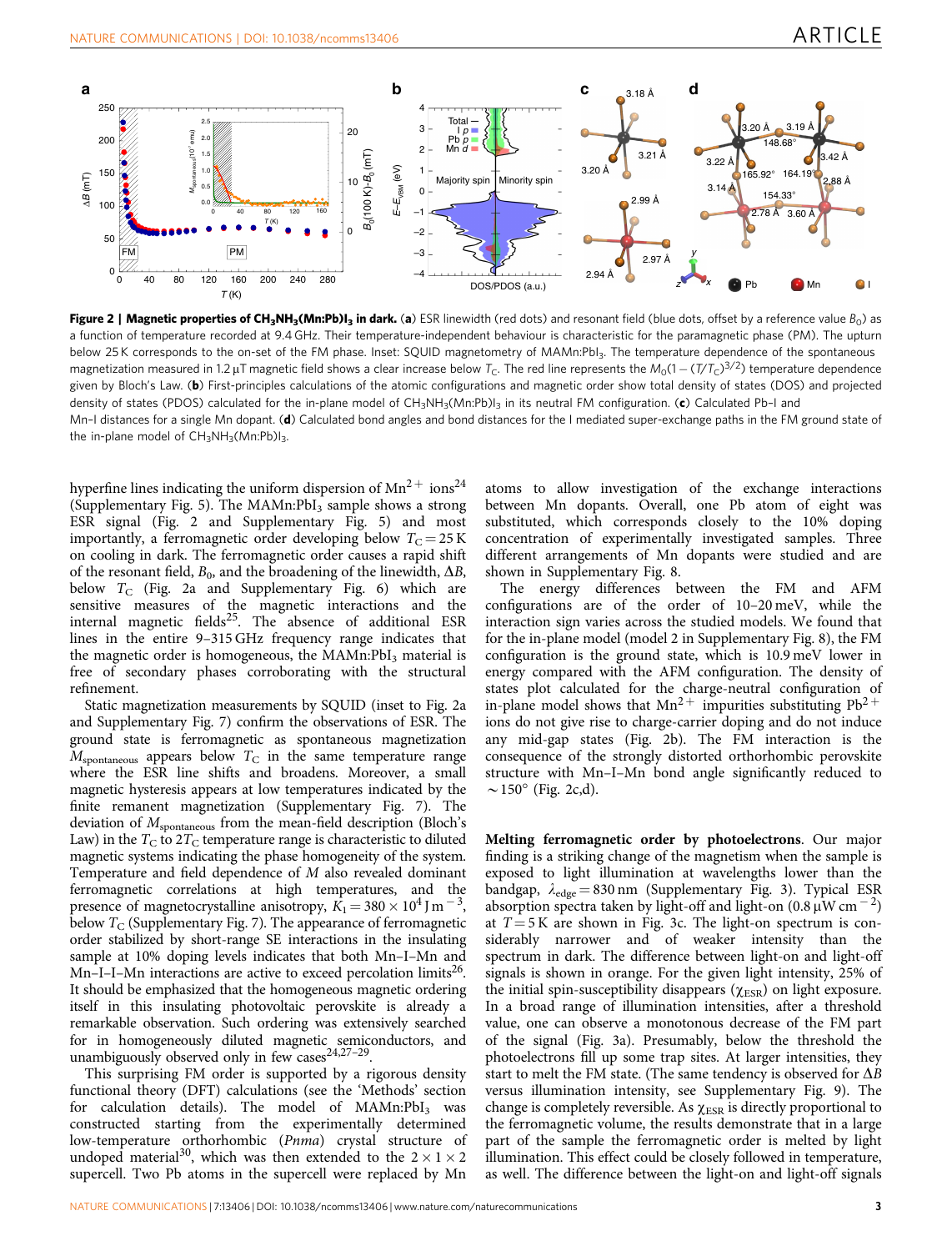<span id="page-3-0"></span>

Figure 3 | Illumination effect on the magnetic properties of  $CH_3NH_3(Mn:Pb)I_3$  measured by ESR. (a) The intensity change as the function of the illuminating red light intensity  $\Phi$  at  $T = 5K$ . Above a threshold value, the FM part of the signal decreases monotonously. (b) Light-on ESR linewidth normalized to the linewidth in dark. The narrowing of the linewidth on illumination starts below  $T_c$ . (c) ESR spectra at 157 GHz and 5 K of pristine CH<sub>3</sub>NH<sub>3</sub>PbI<sub>3</sub> (green line-no signal), of CH<sub>3</sub>NH<sub>3</sub>(Mn:Pb)I<sub>3</sub> in dark (blue line) coming from the FM phase and its reduction (red line) on visible light illumination. The difference between light-off and light-on ESR signals is shown in orange. The effect is accompanied by narrowing of the ESR linewidth on illumination. (d) Difference of the ESR intensities between the light-off and light-on measurements as a function of temperature. (The third axis shows the resonant field of the signal.) The intensity reduction on illumination is present only below  $T_c = 25$  K, in the FM phase. Error bars represent the confidence interval of least square fits to the spectra.

both in  $\Delta B$  and in  $\chi_{ESR}$  vary up to  $T_C$  (Fig. 3b). The narrowing of  $\Delta B$  in the remaining magnetic signal, only observed below  $T_{\rm C}$ (Fig. 3 and Supplementary Fig. 10), is a consequence of the surface melting of the magnetic order, as it is not accompanied by change of  $B_0$ . The ferromagnetic  $\Delta B$  is a strong function of sample shape and size. The light is absorbed in the first few microns of the crystals<sup>[11](#page-6-0)</sup> where the FM is molten so the created magnetic core-shell structure effectively changes the morphology of the sample, thus  $\Delta B$ . The observations shown in Fig. 3b allow us to exclude heating effect by the light-emitting diode (LED) which means that this is an athermal magnetic change induced by photo-excited conduction electrons in the insulating magnetic phase.

Model of the melting of the ferromagnetic order. On the qualitative basis, one can interpret the light-induced melting of the magnetic structure as the competition between the SEand the light-induced RKKY-interactions<sup>31</sup>. SE orders the entire sample magnetically in dark. It is known that halide bridges can mediate the interaction between localized  $Mn^2$ <sup>+</sup>

moments by SE in insulating perovskite crystals $32$ . Illumination creates conduction electrons that alter the spin order established by SE as described by the RKKY Hamiltonian<sup>[33](#page-6-0)</sup>. This mechanism is generic to all insulating magnets, where a high-efficiency photoelectron generation is present.

Electrical transport measurements in  $MAMn:PbI<sub>3</sub>$  support this qualitative interpretation. The highly crystalline insulating sample with M $\Omega$ cm range and thermally activated resistivity (not shown) transforms even into a metal-like state by the low-intensity red light illumination in a broad temperature range promoting the RKKY interaction. The quadratic magnetoresistance together with the resistivity indicates that even at low temperatures the photoinduced free carrier concentration exceeds  $n \sim 2 \times 10^{17}$  ${\rm cm^{-3}}$ . Furthermore, the weak, negative magnetoresistance in 0–2.5 T range (above this field a positive, orbital contribution is observed) shows the coupling of conduction electrons to the magnetic moments.

The idea to model the melting of the FM order by photoelectrons was to consider the competition between the SE- and the RKKY-interactions. This has been performed by DFT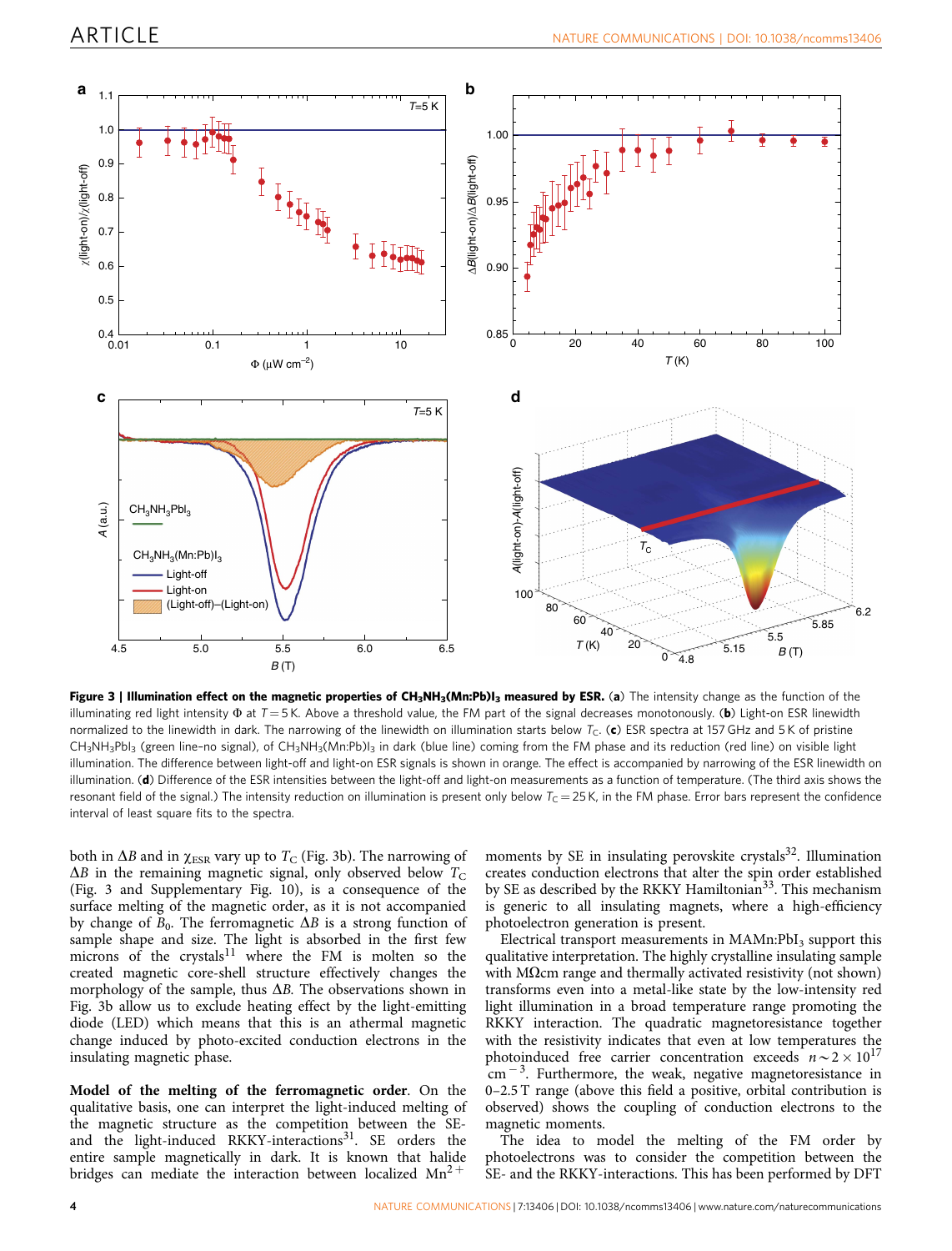calculations (see the 'Methods' section for calculation details). Technically, the effect of photo-excited charge carriers was addressed by considering separately electron- and hole-doped models since excitons cannot be described by DFT. Upon doping the in-plane configuration (Supplementary Fig. 8) with  $2.6 \times 10^{20}$  cm<sup>-3</sup> concentration charge carriers, the ground state changes from FM to AFM with relative energies of 20.4 and 10.9 meV for one hole and for one electron per supercell, respectively. The corresponding total and projected density of states plots for the doped models in their AFM state are shown in Supplementary Fig. 11. We have to mention that the carrier concentration used in the modelling is much higher than the measured photoelectron concentration, but the purpose of our calculations is to demonstrate the suppression of the FM order. In fact, calculations with an order of magnitude lower carrier concentrations gave qualitatively identical results.

## **Discussion**

As an outlook, the observed optical melting of magnetism could be of practical importance, for example, in a magnetic thin film of a hard drive, where a small magnetic guide field will trigger a switching of the ferromagnetic moment into the opposite state via the light-induced magnetization melting. Its principle is illustrated in Fig. 4. This kind of ferromagnetic moment reversal is rapid and represents several indisputable advantages over other optical means of manipulation of the magnetic state reported earlier<sup>3,13-19</sup>. It does not require high-power or femtosecond laser instrumentation, which, besides the complexity of the techniques, raises the stability issue due to photochemistry and fatigue coming from the high intensity and the rapid local thermal cycling of the material<sup>16</sup>. Our method needs only a low-power visible light source, providing isothermal switching, and a small magnetic guide-field to overcompensate the stray field of neighbouring bits. Although this is a simple and elegant method for magnetic data storage, it has never been discussed in literature, because magnetic photovoltaic materials have not been developed.

We have shown the extension of photovoltaics into magnetism by preparing a ferromagnetic MAMn:PbI<sub>3</sub>. It has been demonstrated that the high-efficiency photocurrent generation by lowpower visible light illumination results in a melting of the ferromagnetic state and a small local field can set the direction of the magnetic moment. It should be emphasized that this mechanism is radically different from switching the orientation of magnetic domains–here the photoelectrons tune the local interaction between magnetic moments and thus change the



Figure 4 | Schematic illustration of writing a magnetic bit. In the dark (a) the spin alignment corresponds to a given orientation of the magnetic moment in the FM state, representing a bit. On illumination  $(b)$  the FM order melts and a small magnetic field of the writing head will set the orientation of the magnetic moment once the light is switched off  $(c)$ .

magnetic ground state. This study provides the basis for the development of a new generation of magneto-optical data storage devices where the advantages of magnetic storage (long-term stability, high data density, non-volatile operation and re-writability) can be combined by the fast operation of optical addressing. Such a technology should be developed with thin films with higher  $T_C$  (which is by far a non-trivial challenge) where the total melting of the magnetism in  $MAMn:PbI<sub>3</sub>$  could be achieved on illumination. Last but not least, this study highlights that besides photovoltaics, lasing and LED operation there is one more extraordinary feature of the  $CH<sub>3</sub>NH<sub>3</sub>PbI<sub>3</sub>$  perovskite material.

#### Methods

**Sample preparation.**  $CH_3NH_3(Mn:Pb)I_3$  single crystals were prepared by precipitation from a concentrated aqueous solution of hydriodic acid (57 w% in H2O, 99.99% Sigma-Aldrich) containing lead (II) acetate trihydrate (99.999%, Acros Organics), manganese (II) acetate tetrahydrate (99.0%, Fluka) and a respective amount of CH3NH2 solution (40 w% in H2O, Sigma-Aldrich). The solubility of the Pb- and Mn-acetate provides indirect evidence of the homogeneous distribution of the Mn dopants. A constant 55-42 °C temperature gradient was applied to induce the saturation of the solute at the low temperature part of the solution<sup>[21](#page-6-0)</sup>. Besides the formation of hundreds of submillimeter-sized crystallites (polycrystalline powder) large aggregates of long MAMn:PbI<sub>3</sub> needlelike crystals with 5-20 mm length and 0.1 mm diameter were grown after 7 days [\(Fig. 1](#page-1-0)). Leaving the crystals in open air resulted in a silver-grey to green-yellow colour change. To prevent this unwanted reaction with moisture the as synthesized crystals were immediately transferred and kept in a desiccator prior to the measurements. Millimetre size undoped (CH3NH3PbI3) single crystals were also synthesized and kept as a reference material for qualitative analysis.

Synchrotron X-ray powder diffraction (XRD). Synchrotron XRD pattern of the  $CH<sub>3</sub>NH<sub>3</sub>(Mn:Pb)I<sub>3</sub>$  sample was measured at room temperature at the Swiss—Norwegian beam lines of the European Synchrotron Radiation Facility (ESRF). The wavelength of the used synchrotron radiation was 0.9538 Å. All data were collected in the Debye–Scherrer geometry with a Dectris Pilatus2M detector. The sample-to-detector distance and the detector parameters were calibrated using a  $LaB<sub>6</sub> NIST$  reference powder sample.  $CH<sub>3</sub>NH<sub>3</sub>(Mn:Pb)I<sub>3</sub>$  powders were placed into 10 µm glass capillaries and mounted on a goniometric spinning head. For Rietveld refinement Jana crystallographic programme was used. Crystal structure was refined in I4/mcm tetragonal space group. Refined atomic parameters of Pb, I, C, and N are very similar to those published for CH<sub>3</sub>NH<sub>3</sub>PbI<sub>3</sub> [\(ref. 34](#page-6-0)). In addition, H atoms were also localized. The XRD profile together with the results of the Rietveld profile fitting is shown in Supplementary Fig. 1 and in Supplementary Table 1. The synchrotron X-ray diffraction profiles revealed a sample without observable secondary phases or phase inhomogeneity.

Scanning electron microscope. Scanning electron microscope images were taken with a MERLIN Zeiss electron microscope. Individual single needle-like crystallites were broken off from the rod-like bundles of MAMn:PbI<sub>3</sub> for scanning electron microscope micrographs (Supplementary Fig. 2). Aluminium pucks were used for sample support. Conducting carbon tape served as electric contact between the sample and the support.

Energy-dispersive X-ray spectroscopy (EDS). The elemental composition of the MAMn:PbI<sub>3</sub> crystallites were analysed by EDS (accelerating voltage of 8 kV, working distance of 8.5 mm). Samples were mounted on Al pucks with carbon tape with electrical contact to the surface also formed by carbon tape. The measurement was performed with an X-MAX EDS detector mounted at a 35° take-off angle with a SATW window. EDS spectra were obtained at a working distance of 8.5 mm with 8 keV accelerating voltage and a current held at 184 pA. 2,048 channels were used for the acquisitions, corresponding to energy of  $5 eV$  per channel. Spectra were acquired over 1,573 s of live time with detector dead time averaging of 4% and a dwell time per pixel of 500 µs. Quantitative EDS analysis utilized Aztec software provided by Oxford Instrument Ltd.

To obtain information on the homogeneity of Mn substitution of the MAMn:PbI<sub>3</sub> crystals, EDS were performed on several positions on the as-grown surface of the needle-like MAMn:PbI<sub>3</sub> crystallites. For the purpose of gathering bulk information as well EDS spectrum were taken also on broken-off surfaces. These experiments systematically yield  $(Mn_{0.1}Pb_{0.9})I_3$  stoichiometry indicating homogeneous Mn substitution.

Electron spin resonance spectroscopy. Polycrystalline assembly of 10-15 rod-like MAMn:PbI<sub>3</sub> samples with typical  $1 \times 0.1 \times 0.1$  mm are sealed in a quartz capillary. ESR at 9.4 GHz microwave frequency was performed on a Bruker X-band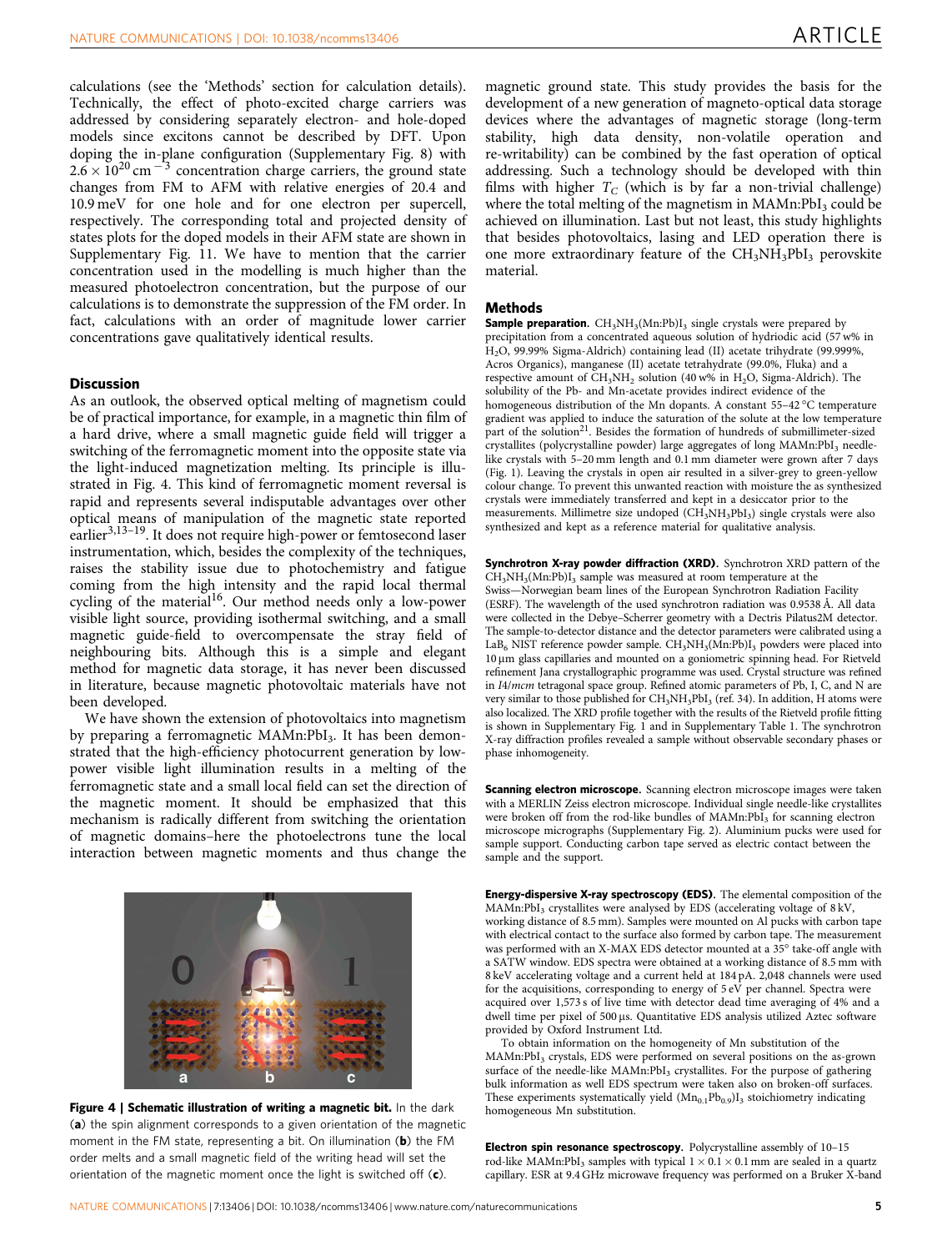spectrometer. A conventional field modulation technique was employed with lock-in detection which results the first derivative of the ESR absorption spectra. Experiments in the mm-wave frequency range were performed on a home-built quasi-optical spectrometer operated at 75, 105, 157, 210 and 315 GHz frequencies in 0–16 T field range [\(Fig. 1\)](#page-1-0). The spectral resolution of ESR is linearly proportional to the frequency, thus we extended the precision of ESR by about a factor 30 compared with X-band ESR technique. More details about the set-up can be found in [refs 22,23.](#page-6-0) A red LED was placed underneath the sample as a light source. Magnetic field strength at the sample position was calibrated against a  $\overline{KC}_{60}$  standard sample. In contrast to the low-field ESR experiments, at millimetre-wave frequencies microwave power chopping was combined with lock-in detection. This detection scheme results directly the ESR absorption signal instead of its first derivative. The working principles of the two methods are shown in Supplementary Fig. 4.

Supplementary Fig. 5 compares pristine MAPbI<sub>3</sub> with 1% and 10% substituted MAMn:PbI<sub>3</sub> at room temperature. Pristine MAPbI<sub>3</sub> crystals show no intrinsic ESR signal. Only low, ppm levels of paramagnetic impurity centres were observed [\(Fig. 3](#page-3-0) and Supplementary Fig. 5). In contrast, Mn substitution to MAMn:PbI<sub>3</sub> results in a strong ESR signal.

The presented ESR experiments prove that the magnetic transition is not driven by temperature change. ESR unambiguously demonstrates that we are not dealing with a temperature effect. By ESR at each temperature one obtains the spin susceptibility, ESR linewidth and resonance field simultaneously. All three parameters are strongly temperature-dependent as shown in [Fig. 2](#page-2-0) and Supplementary Fig. 6. Temperature change modifies all the three parameters concurrently. Our careful ESR experiments performed in dark provide us an internal thermometer. Increasing the temperature by  $\sim$  1 K would change all three aforementioned ESR parameters simultaneously. Switching on the light does not show this effect as demonstrated in [Fig. 3](#page-3-0). It changes the spin susceptibility, ESR linewidth and resonance field by an amount that corresponds to different temperature changes. This cannot be explained by a temperature effect. This shows unambiguously that we are not dealing with a temperature effect. Accordingly, the phenomenon we discovered is an athermal effect. Instead, we would like to point out that our ESR experiments are demonstrating the change of Curie temperature with photo-excitation. The spin susceptibility, measured by the ESR intensity, at  $T < \tau_C$  decreases by  $\sim$  25% on light illumination [\(Fig. 3b,d\)](#page-3-0). This demonstrates the disappearance of 25% of the FM volume upon illumination. It means that in that 25% volume the  $T_{\rm C}$  decreased from 25 K to below 5 K, the lowest temperature in our experiments.

The spectra at  $1\%$  Mn<sup>2+</sup> concentration consist of two signals. One set of sextet lines and an about 50 mT broad line (Supplementary Fig. 5). The sextet signal is<br>characteristic of a hyperfine splitting of <sup>55</sup>Mn with g=2.001(1) g-factor and  $A_{\text{iso}} = 9.1 \text{ mT}$  hyperfine coupling constant<sup>24</sup>. This spectrum corresponds to both allowed (sextet) and forbidden (broad component) hyperfine transitions between<br>the Zeeman sublevels. It is characteristic to Mn<sup>2+</sup> ions in octahedral crystal fields. Since strong forbidden transitions are observed,  $Mn^{2+}$  ions do not occupy strictly cubic sites, as strictly cubic centres have zero probability of forbidden transitions, rather distorted octahedral sites. The well-resolved hyperfine also testifies the homogeneous distribution of Mn ions in MAMn:PbI<sub>3</sub> ([ref. 24\)](#page-6-0).

These ESR characteristics are in good agreement with both powder X-ray diffraction and DFT calculations showing distorted octahedral Mn coordination. The ESR spectra of MAMn:PbI<sub>3</sub> at high  $\text{Mn}^2$ <sup>+</sup> concentration (10%) consist of one broad ESR line only. This is a common resonance of both allowed and forbidden transitions. We explain the uniformity of the *g*-factor by strong exchange narrowed<br>spin–orbit interaction dominated linewidth of the Mn<sup>2+</sup> ions. Following the calculations of [ref. 35](#page-6-0) and assuming a spin–orbit width contribution of the order of  $(\Delta g/g)J$ , yields a value of the order of 100 K for exchange integral J.

The broad ESR and isotropic g-factor is strongly intrinsic for the system. We find no evidence of frequency dependence at high temperatures in the 9–315 GHz frequency range. The field- and temperature-independent  $\Delta B$  and  $B_0$  is characteristic to exchange coupled paramagnetic insulators. Below 25 K, both  $\Delta B$ and  $B_0$  acquires strong temperature dependence indicative of ferromagnetic ordering. The shift in  $B_0$  measures the temperature dependence of the internal ferromagnetic field of MAMn:PbI<sub>3</sub>.  $\Delta B$  scales to  $B_0$  at all measured fields and temperatures ([Fig. 2](#page-2-0) and Supplementary Fig. 6) indicating an inhomogeneous broadening induced by spatial distribution of the local internal ferromagnetic field. The inhomogeneity of the local internal ferromagnetic field is partially of geometrical origin. The demagnetizing field of our irregularly shaped particles is inhomogeneous. Additionally, the statistical fluctuations of the Mn concentration across the sample also increase the inhomogeneity by modulating the strength of the ferromagnetic order.

The magnetic phase purity can be further confirmed by comparing the two described ESR method. The microwave chopping method (Supplementary Fig. 4b), which yields the integrated ESR signal, would reveal possible broad ESR signals. However, [Fig. 3c,d](#page-3-0) show the absence of any broad magnetic impurity signals. The magnetic field modulation method (Supplementary Fig. 4a) would help to identify narrow signals with a linewidth in the order of the modulation. Supplementary Fig. 5f proves the absence of the narrow impurity signals as well.

We note here that the signal of itinerant electrons generated by the illumination is not detected, either. Detection of a so-called conduction ESR (CESR) line would be a major challenge (see, for example, [refs 24,36\)](#page-6-0). The two main difficulties in the order of the importance are: (i) low Pauli spin susceptibility of a CESR signal, and (ii) the spin–orbit coupling provokes a broadening in the signal $37,38$ .

In our system, the presence of conduction electrons can be excluded in dark, as MAMn:PbI<sub>3</sub> is an insulator without light. We would only observe the CESR signal in the presence of photoexcited carriers on illumination. As seen in [Fig. 3c](#page-3-0) and in Supplementary Fig. 5f, however, we do not observe the CESR on illumination. In our case, both issues of CESR detection are significant. The weak illumination results in the small spin-susceptibility of the generated conduction electrons. In fact, the expected spin susceptibility of the CESR (Pauli susceptibility) of the photoexcited state is 5–6 orders of magnitude smaller than the paramagnetic  $Mn^{2+}$  ESR signal. Furthermore, the large spin–orbit coupling broadens this small signal. These two effects prevent the observation of the CESR.

Furthermore, the precursor Mn-acetate used for the Mn substitution has markedly different ESR spectra from the substituted material, thus inclusions of Mn-acetate islands can be excluded, as well.

SQUID magnetometry. SQUID magnetometry experiments reveal that the temperature dependence of spontaneous magnetization, the defining macroscopic property of ferromagnetism, appears below 50 K and dramatically enhances below 25 K [\(Fig. 2\)](#page-2-0). The theoretical behaviour of the paramagnetic magnetization in the same conditions is shown by the green line. Clearly, the spontaneous magnetization is orders of magnitude greater compared with a paramagnetic magnetization, testifying the ferromagnetic order.

The mean-field theory of spontaneous magnetization is described by Bloch's Law, which states that  $M_{\text{spontaneous}} \sim 1 - (T/T_C)^{\alpha}$  with  $\alpha = 3/2$  (red line in [Fig. 2\)](#page-2-0). However, deviations from the mean-field exponent are recurrent, for example, Iron and Nickel show critical exponents  $\alpha$  of 0.34 and 0.51, respectively. Similarly, the spontaneous magnetization in MAMn:PbI<sub>3</sub> deviate from the mean-field value [\(Fig. 2](#page-2-0)). The deviation from Bloch's Law is indicative of the presence of strong magnetocrystalline anisotropy. The primary source of magnetocrystalline anisotropy is the spin–orbit interaction, which is strong due to the involvement of Pb and I atoms.

In Supplementary Fig. 7a, we show the temperature dependence of the magnetization cooled in 1 T external field. In agreement with the appearance of the remanent magnetization in the zero field-cooled experiments, we find a Curie–Weiss temperature of  $T_{\text{CW}} = 14 \,\text{K}$  characteristic to predominant ferromagnetic correlations. At low temperatures, however, the magnetization is suppressed relative to the isotropic Curie–Weiss behaviour. This is characteristic to the presence of magnetocrystalline anisotropies in perfect agreement with the observed deviation of the spontaneous magnetization from the mean-field description.

The magnetic field dependence of the magnetization measured at  $T = 2 K$  up to 7 T magnetic field (see Supplementary Fig. 7b) shows a steady increase of magnetization with about  $H_S = 2K_1/M_S = 9$  T saturating magnetic field. This again underlines the presence of magnetic anisotropy of  $K_1 = 380 \times 10^4$  J m<sup>-3</sup> at  $T = 2$  K. Note that this value is in the same range as those found at room temperature in haematite ( $K_1 = 120 \times 10^4$  J m<sup>-3</sup>) and for YCo<sub>5</sub> ( $K_1 = 550 \times 10^4$  J m<sup>-3</sup>).

Finally, the temperature dependence of the remanent magnetization measured by decreasing the magnetic field from 7 T shows small value in agreement with the magnetization isotherms. The temperature behaviour is similar to the behaviour of the spontaneous magnetization, and it increases below 50 K (inset of [Fig. 2](#page-2-0)).

These SQUID experiments undoubtedly reveal the existence of magnetic order of our MAMn:PbI<sub>3</sub> compound. It also shows high magnetic phase purity. No sign of additional magnetic or nonmagnetic phase was detected in perfect agreement with the multi-frequency ESR investigations.

Photocurrent spectroscopy. For photocurrent spectra a low-intensity monochromatic light was selected by a MicroHR grid monochromator from a halogen lamp. The wavelength resolution (full width at half maximum; FWFM) of the  $600$  g mm<sup>-1</sup> grating was 10 nm. The photo-excited current was measured by a two-terminal method at fixed bias voltage of 1 V while the wavelength was stepwise changed (Supplementary Fig. 3). Measurements were performed on pristine  $MAPbI<sub>3</sub>$  and on  $MAMn:PbI<sub>3</sub>$ . The bandgap energy was determined by fitting a Fermi–Dirac distribution to the data. The resulting gap energies at room temperature are  $783 \pm 1$  nm and  $829 \pm 1.4$  nm for the MAPbI<sub>3</sub> and MAMn:PbI<sub>3</sub>, respectively. The intrinsic width of the Fermi–Dirac distribution for both systems is thermally broadened. This indicates that the Mn substitution is homogeneous. Mn clustering would cause broadening of the band edge. It is also worth mentioning the strong,  $\sim$  46 nm upshift of the band edge on Mn substitution since the gap of  $MAMn:PbI<sub>3</sub>$  is reduced relative to  $MAPbI<sub>3</sub>$ . Mn substitution presents an alternative route to extend the light absorption range, hence increase photocell efficiencies. The temperature dependence of the photocarrier generation in 50–300 K temperature range was also studied in a closed-cycle cryostat equipped with an optical window (Supplementary Fig. 3). The gap energy increases by decreasing temperature due to thermal expansion, however, the photocarrier generation of MAMn:PbI<sub>3</sub> remains effective down to the lowest studied temperatures.

First-principles electronic structure calculations. To corroborate the experimental findings, we carried out first-principles electronic structure calculations in the framework of DFT<sup>[39,40](#page-7-0)</sup> as implemented in the Quantum ESPRESSO package<sup>[41](#page-7-0)</sup>. The exchange-correlation energy is given by the Perdew–Burke–Ernzerhof generalized gradient approximation<sup>[42](#page-7-0)</sup> while the electron–ion interactions are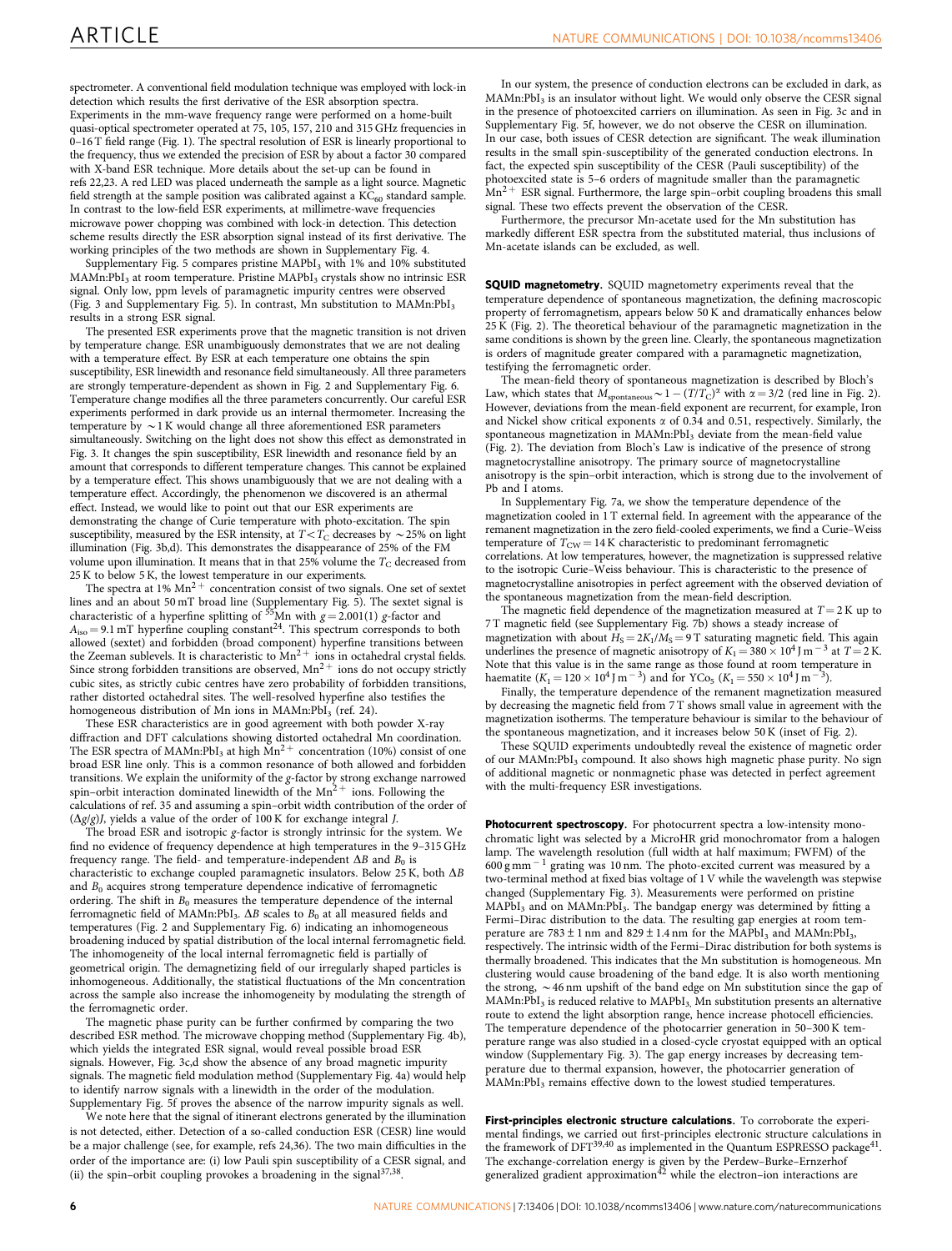<span id="page-6-0"></span>treated by using the ultrasoft pseudopotentials $43$  which have been previously published<sup>[44](#page-7-0)</sup>. Wave functions and charge densities are expanded using the plane-wave basis sets with kinetic energy cutoffs of 40 and 320 Ry, respectively. The Brillouin zone is sampled using  $3 \times 4 \times 3$  Monkhorst-Pack meshes of special k-points<sup>[45](#page-7-0)</sup>. The plane-wave cutoffs and k-point meshes are chosen to ensure the convergence of total energies within 10 meV. When performing calculations on charged models, a compensating jellium background was introduced in order to avoid the spurious divergence of electrostatic energy[46.](#page-7-0)

The models of Mn-doped  $CH_3NH_3PbI_3$  were constructed starting from the experimentally determined crystal structure of undoped material (orthorhombic phase, space group  $Pnma)^{30}$ , which was then extended to the 2  $\times$  1  $\times$  2 supercell by doubling the lattice constants along the a and c directions. Two Pb atoms in the supercell were replaced by Mn atoms to allow investigating the exchange interactions between Mn dopants. Overall, one Pb atom of eight was substituted, which corresponds closely to the doping concentration of experimentally investigated samples (10%). Three different arrangements of Mn dopants, referred to as top, in-plane, and diagonal, are shown in Supplementary Fig. 8. Atomic coordinates of all these three configurations were optimized to the residual ionic forces smaller than  $0.02 \text{ eV} \text{ Å}^{-1}$ , whereas the lattice parameters were kept fixed. For each configuration both the FM and AFM arrangements of local magnetic moments of Mn atoms were investigated. Our calculations show that optimization of the internal atomic coordinates is crucial for reproducing the relative energies of FM and AFM configurations. Indeed, substitution of Mn atoms for Pb atoms leads to a pronounced lattice distortion around the Mn dopants due to different ionic sizes of  $Mn^2$ <sup>+</sup> and Pb<sup>2+</sup>. Specifically, the Mn–I distances are about 2.9 Å, whereas the Pb–I distances are about 3.2 Å [\(Fig. 2c,d\)](#page-2-0).

For all considered arrangements of Mn dopants, the energy differences between the FM and AFM configurations are of the order of 10–20 meV. We found that for model 2 (in-plane, Supplementary Fig. 8), the FM configuration is the ground state, which is 10.9 meV lower in energy compared with the AFM configuration. Due to intrinsic limitations of DFT calculations, the effect of photoexcited charge carriers was addressed by considering separately electron- and hole-doped models. One has to emphasize that the DFT calculations correspond to a 0 K case and fixed number of photoelectrons. At finite temperatures and variable carrier density between the FM and AFM configurations it is reasonable to expect a paramagnetic state as seen in the experiment.

DC resistivity and magnetotransport under illumination. DC resistivity and magnetotransport under illumination were performed with the same light conditions as the ESR experiments. Resistivity and magnetoresistance were measured in a standard 4-terminal configuration in the 5–300 K temperature and 0-16 T magnetic field range. In dark, the resistivity of the samples is in the M $\Omega$ cm range and show thermally activated character (not shown). Under red light illumination, the resistivity monotonically drops by lowering temperature. At the structural transition temperature around 150 K, however, the resistivity discontinuously jumps. Magnetoresistance at low temperatures increases quadratically by increasing magnetic field. In the carrier/exciton ratio study of D'Innocenzo et al.<sup>47</sup>, it was suggested that free charge carriers are predominant in perovskite solar cells at room temperature. Hence, the perovskites possess large built-in fields which can effectively drift photogenerated carriers to avoid charge recombination. These are in perfect agreement with our magnetoresistance and photocurrent spectroscopy measurements. The resistivity decreases by a factor more than 400 by cooling from 300 to 30 K. This clearly indicates the presence of free carriers at temperatures relevant to FM melting. The photocurrent generation is an active process. Also, the photocurrent spectra at 50 K clearly shows that free carriers are readily excited in our experiments.

Our experiments were performed under continuous illumination, which implies a constant number (time-independent after a few fs transient) of out-ofequilibrium photoexcited carriers next to the thermalized free carriers and excitons.

Data availability. The data that support the findings of this study are available from the corresponding authors upon request.

#### References

- 1. Hwang, H., Palstra, T., Cheong, S. & Batlogg, B. Pressure effects on the magnetoresistance in doped manganese perovskites. Phys. Rev. B 52, 15046–15049 (1995).
- 2. Snively, L. O., Tuthill, G. F. & Drumheller, J. E. Measurement and calculation of the superexchange interaction through the two-halide bridge in the eclipsed layered compounds  $[NH_3(CH_2)_nNH_3]CuX$  for  $n = 2-5$  and  $X = Cl_4$  and  $Cl_2Br_2$ . Phys. Rev. B 24, 5349–5355 (1981).
- 3. Kimel, A. V., Kirilyuk, A., Tsvetkov, A., Pisarev, R. V. & Rasing, T. Laser-induced ultrafast spin reorientation in the antiferromagnet TmFeO<sub>3</sub>. Nature 429, 850–853 (2004).
- 4. Ohno, H. et al. Electric-field control of ferromagnetism. Nature 408, 944–946 (2000).
- 5. Lottermoser, T. et al. Magnetic phase control by an electric field. Nature 430, 541–544 (2004).
- 6. Kovalenko, O., Pezeril, T. & Temnov, V. New concept for magnetization switching by ultrafast acoustic pulses. Phys. Rev. Lett. 110, 266602 (2013).
- Li, T. et al. Femtosecond switching of magnetism via strongly correlated spin-charge quantum excitations. Nature 496, 69-73 (2013).
- 8. Moritomo, Y., Asamitsu, A., Kuwahara, H. & Tokura, Y. Giant magnetoresistance of manganese oxides with a layered perovskite structure. Nature 380, 141-144 (1996).
- 9. Dhoot, A. S., Israel, C., Moya, X., Mathur, N. D. & Friend, R. H. Large electric field effect in electrolyte-gated manganites. Phys.Rev. Lett. 102, 136402  $(2009)$
- 10. Cui, B. et al. Reversible ferromagnetic phase transition in electrode-gated manganites. Adv. Funct. Mater. 24, 7233–7240 (2014).
- 11. Stranks, S. D. et al. Electron-hole diffusion lengths exceeding 1 micrometer in an organometal trihalide perovskite absorber. Science 342, 341–344 (2013).
- 12. Xing, G. et al. Long-range balanced electron- and hole-transport lengths in organic-inorganic CH3NH3PbI3. Science 342, 344–347 (2013).
- 13. Stanciu, C. et al. All-optical magnetic recording with circularly polarized light. Phys. Rev. Lett. 99, 047601 (2007).
- 14. Astakhov, G. et al. Nonthermal photocoercivity effect in a low-doped (Ga,Mn)As ferromagnetic semiconductor. Phys. Rev. Lett. 102, 187401 (2009).
- 15. Vahaplar, K. et al. Ultrafast path for optical magnetization reversal via a strongly nonequilibrium state. Phys. Rev. Lett. 103, 117201 (2009).
- 16. Hui, L., Bo, L., Huanyi, Y. & Tow-Chong, C. Thermally induced stability issues of head-disk interface in heat-assisted magnetic recording systems. Jpn J. Appl. Phys. 44, 7950 (2005).
- 17. Khorsand, A. et al. Role of magnetic circular dichroism in all-optical magnetic recording. Phys. Rev. Lett. 108, 127205 (2012).
- 18. Zhang, G. P., Hubner, W., Lefkidis, G., Bai, Y. & George, T. F. Paradigm of the time-resolved magneto-optical Kerr effect for femtosecond magnetism. Nat. Phys. 5, 499–502 (2009).
- 19. Vahaplar, K. et al. All-optical magnetization reversal by circularly polarized laser pulses: experiment and multiscale modeling. Phys. Rev. B 85, 104402 (2012).
- 20. Lee, M. M., Teuscher, J., Miyasaka, T., Murakami, T. N. & Snaith, H. J. Efficient hybrid solar cells based on meso-superstructured organometal halide perovskites. Science 338, 643–647 (2012).
- 21. Horváth, E. et al. Nanowires of methylammonium lead iodide (CH<sub>3</sub>NH<sub>3</sub>PbI<sub>3</sub>) prepared by low temperature solution-mediated crystallization. Nano Lett. 14, 6761–6766 (2014).
- 22. Náfrádi, B., Gaál, R., Sienkiewicz, A., Fehér, T. & Forró, L. Continuous-wave far-infrared ESR spectrometer for high-pressure measurements. J. Magn. Reson. 195, 206–210 (2008).
- 23. Náfrádi, B., Gaál, R., Fehér, T. & Forró, L. Microwave frequency modulation in continuous-wave far-infrared ESR utilizing a quasi-optical reflection bridge. J. Magn. Reson. 192, 265–268 (2008).
- 24. Szirmai, P. et al. Synthesis of homogeneous manganese-doped titanium oxide nanotubes from titanate precursors. J. Phys. Chem. C 117, 697–702 (2012).
- 25. Vonsovskii, S. V. E. & Massey, H. S. H. Ferromagnetic resonance: the phenomenon of resonant absorption of a high-frequency magnetic field in ferromagnetic substances 1 edn (Pergamon P., 1968).
- 26. Kirkpatrick, S. Percolation and Conduction. Rev. Modern Phys. 45, 574–588 (1973).
- 27. Coey, J. M. D., Venkatesan, M. & Fitzgerald, C. B. Donor impurity band exchange in dilute ferromagnetic oxides. Nat. Mater. 4, 173–179 (2005).
- 28. MacDonald, A., Schiffer, P. & Samarth, N. Ferromagnetic semiconductors: moving beyond (Ga, Mn) As. Nat. Mater. 4, 195–202 (2005).
- 29. Dietl, T. A ten-year perspective on dilute magnetic semiconductors and oxides. Nat. Mater. 9, 965–974 (2010).
- 30. Baikie, T. et al. Synthesis and crystal chemistry of the hybrid perovskite (CH<sub>3</sub>NH<sub>3</sub>)PbI<sub>3</sub> for solid-state sensitised solar cell applications. J. Mater. Chem. A 1, 5628–5641 (2013).
- 31. Kolley, E., Kolley, W. & Tietz, R. Ruderman-Kittel-Kasuya-Yosida interaction versus superexchange in a plane in the limit. J. Phys. Condens. Matter 10, 657–662 (1998).
- 32. Keffer, F. & Oguchi, T. Theory of superexchange. Phys. Rev. 115, 1428–1434 (1959).
- 33. Van Vleck, J. H. Note on the interactions between the spins of magnetic ions or nuclei in metals. Rev. Modern Phys. 34, 681–686 (1962).
- 34. Kawamura, Y., Mashiyama, H. & Hasebe, K. Structural study on cubic–tetragonal transition of CH<sub>3</sub>NH<sub>3</sub>PbI<sub>3</sub>. J. Phys. Soc. Jpn 71, 1694-1697 (2002).
- 35. Monod, P. et al. Paramagnetic and antiferromagnetic resonance of CuO. J. Magn. Magn. Mater. 177–181, 739–740 (1998).
- 36. Jánossy, A., Chauvet, O., Pekker, S., Cooper, J. R. & Forró, L. Conduction electron spin resonance in Rb<sub>3</sub>C<sub>60</sub>. Phys. Rev. Lett. 71, 1091-1094 (1993).
- 37. Yafet, Y. Calculation of the g factor of metallic sodium. Phys. Rev. 85, 478–478 (1952).
- 38. Elliott, R. J. Theory of the effect of spin-orbit coupling on magnetic resonance in some semiconductors. Phys. Rev. 96, 266–279 (1954).